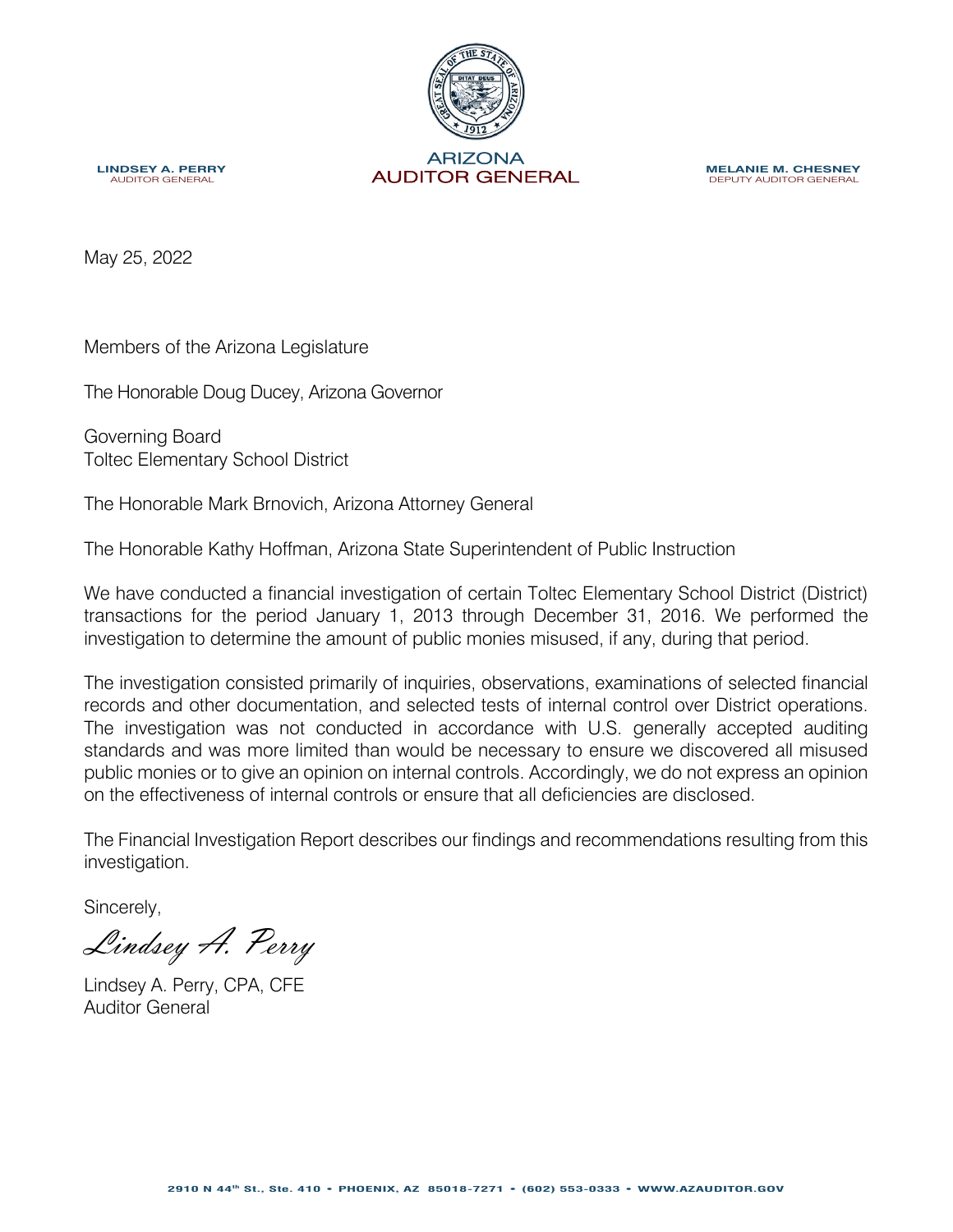# Toltec Elementary School District Criminal Indictment—Fraudulent Schemes, Conflict of Interest, Misuse of Public Monies, and Theft

**SYNOPSIS:** The Arizona Attorney General's Office requested our assistance with investigating whether Toltec Elementary School District (District) employees misappropriated public monies. Our investigation revealed that from July 2014 through June 2016, former employees Dr. Jeffrey Van Handel, superintendent, and Ms. Eileen Crumbaker, director of business services, who were also governing board members of the nonprofit organization, World School Foundation, Inc. (WSF), secretly used their respective personal monies of \$380,845 and \$81,549 to fraudulently inflate their Arizona State Retirement System (ASRS) pension benefits. Specifically, they each concealed from the District and WSF that they were using their personal monies to fund an agreement between the District and WSF that fraudulently increased their District compensation and thereby their corresponding ASRS pension benefits. They continued this scheme with a later agreement between the District and WSF that benefited only Dr. Van Handel. Despite his conflict of interest, Dr. Van Handel worked to establish both agreements. Similarly, Dr. Van Handel and Ms. Crumbaker may have received unlawful loans of public monies when on 60 occasions they used District monies totaling \$253,983 to advance themselves this fraudulent compensation 33 to 234 days before depositing the agreements' corresponding monies in a District bank account. Finally, Dr. Van Handel and Ms. Crumbaker failed to pay \$26,618 of the agreements' monies owed to the District. Their actions resulted in liabilities against the District and WSF totaling approximately \$1.5 million. We have submitted our report to the Arizona Attorney General's Office, which on May 2, 2022, presented evidence to the State Grand Jury. The action resulted in Dr. Van Handel and Ms. Crumbaker each being indicted on 3 felony counts related to fraudulent schemes, misuse of public monies, and theft, and Dr. Van Handel being indicted on 2 additional felony counts related to theft and conflict of interest.

# **Overview**

**Toltec Elementary School District**, located in Eloy approximately 60 miles south of Phoenix, had fiscal year 2020 revenues of almost \$9.5 million and provided public education to about 970 students from prekindergarten through the 8th grade. Dr. Van Handel began his District employment in July 2011 as a construction project manager, becoming assistant superintendent in July 2013 and an unauthorized cosuperintendent in July 2015.<sup>1</sup> Ms. Crumbaker was the District's business manager/director of business services from May 2006 through September 2017, when both she and Dr. Van Handel resigned. During their tenure, the District had significant deficiencies in internal controls that indicated the District failed to comply with the *Uniform System of Financial Records* (USFR) from fiscal years 2015 through 2017, resulting in the Arizona Department of Education withholding a total of \$197,209 of State aid from the District.<sup>2</sup> In fiscal year 2020, after Dr. Van Handel's and Ms. Crumbaker's resignations, all State aid previously withheld was returned to the District due to its compliance with the USFR.

**World School Foundation, Inc.**, is a nonprofit organization that had 6 to 7 officers and directors serving as the governing board during our investigation time of 2013 through 2016. Dr. Van Handel served as director/chief executive officer and Ms. Crumbaker served as officer/chief financial officer. Although WSF's corporate purpose was to "own and operate a charter school," the Arizona State Board for Charter Schools stated in May 2015 that it was not aware of a charter school

<sup>&</sup>lt;sup>1</sup> Because there is no statutory authority for a governing board to enter contracts with more than one superintendent, Dr. Van Handel's superintendent contract and associated addenda for July 2015 through June 2018 may be invalid. Although the governing board president represented to us, and certain District documents support, that the governing board approved Dr. Van Handel as the "next" superintendent taking office after the then-current superintendent's retirement, Dr. Van Handel's superintendent contract overlapped the last year (July 2015 through June 2016) of the then-current superintendent's contract. Nonetheless, the District paid Dr. Van Handel as superintendent through the end of his District employment.

<sup>&</sup>lt;sup>2</sup> The USFR prescribes the minimum internal control policies and procedures Arizona school districts are required to follow for accounting, financial reporting, budgeting, attendance reporting, and various other compliance requirements.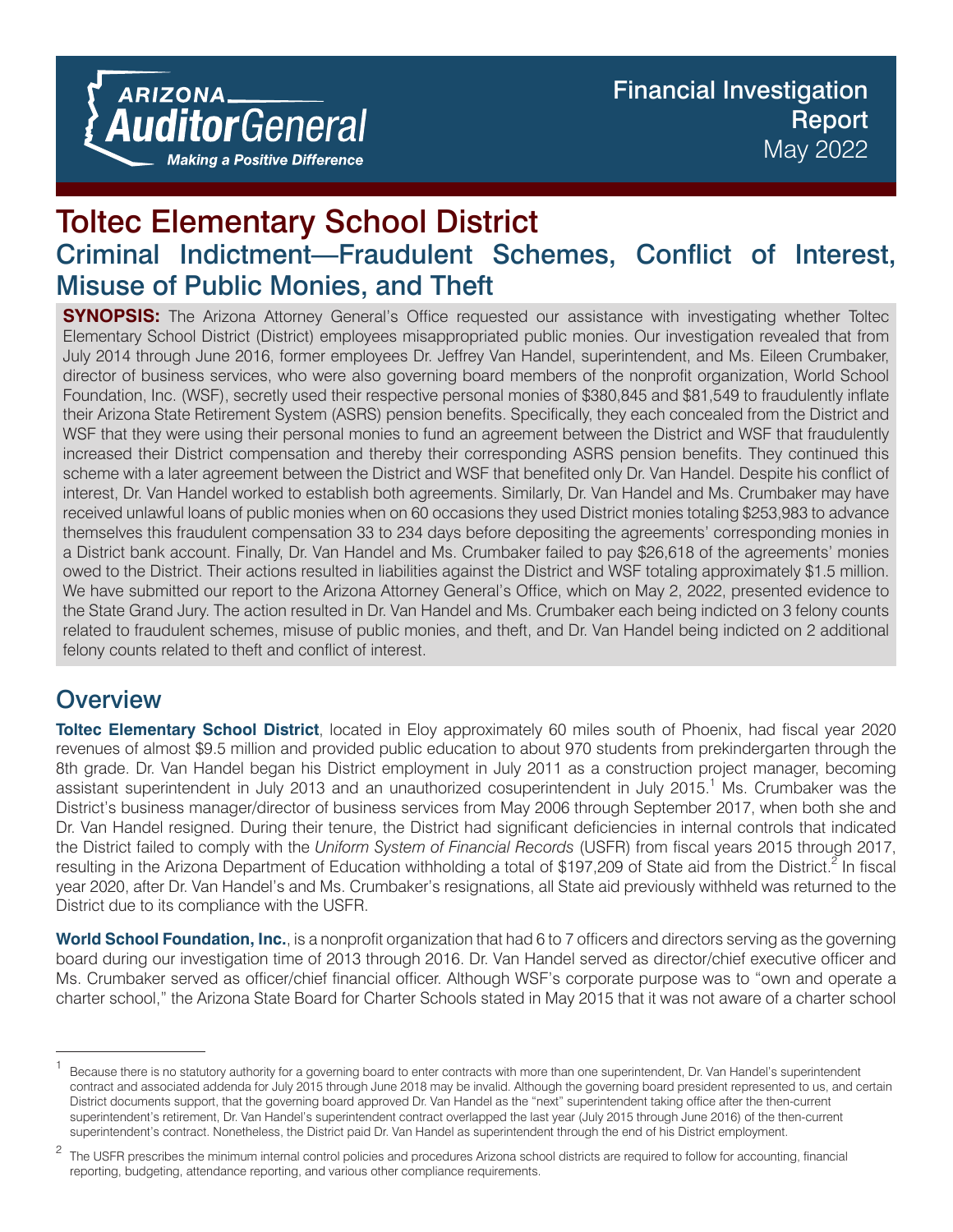associated with WSF. Likewise, during our investigation time, WSF had no employees and none of the governing board members worked more than 5 hours a week for WSF.

During our investigation time, Dr. Van Handel and Ms. Crumbaker were the only signers on the WSF checking account, and they did not report to the other governing board members any financial information related to the WSF checking account.

In fact, governing board members told us they were not familiar with WSF finances, did not know where WSF got money, did not recall seeing bank statements or financial reports with any detail, or having discussions about individual expense items. As a result, only Dr. Van Handel and Ms. Crumbaker knew the source of WSF checking account deposits and what those monies were used for. For 9 months prior to June 2014, the WSF checking account balance was less than \$100 without any financial activity. From June 2014 through June 2016, 99 percent of the WSF deposits were from the respective personal monies of Dr. Van Handel (\$380,845) and Ms. Crumbaker (\$81,549) and, as described below, used to pay the District for their fraudulent District compensation.

**Fraudulent activity—**From June 2014 through June 2016, 99 percent of WSF deposits were secretly composed of Dr. Van Handel's and Ms. Crumbaker's personal monies totaling \$462,394, which they used to pay the District for their fraudulent District compensation.

### Dr. Van Handel and Ms. Crumbaker secretly used personal monies of \$380,845 and \$81,549, respectively, to fraudulently inflate their ASRS pension benefits

From July 2014 through June 2016, Dr. Van Handel and Ms. Crumbaker concealed from the District and WSF that they were using their respective personal monies of \$380,845 and \$81,549 to inflate their ASRS pension benefits. Specifically, they exploited their positions of trust at the District and at WSF by secretly using their own monies to fund 2, 2014 agreements between the District and WSF that provided no perceivable benefit to the District or WSF, but fraudulently inflated Dr. Van Handel's and Ms. Crumbaker's District compensation and thereby also inflated their corresponding ASRS pension benefits. As described below, the April 2014 agreement inflated both Dr. Van Handel's and Ms. Crumbaker's District compensation and the December 2014 agreement inflated only Dr. Van Handel's.

Dr. Van Handel's and Ms. Crumbaker's personal monies secretly used to increase their District compensation and ASRS benefits through 2 District agreements with WSF July 2014 through June 2016

| Agreement  | Dr. Van<br>Handel | Ms.<br>Crumbaker | <b>Totals</b> |
|------------|-------------------|------------------|---------------|
| "Services" | \$218,389         | \$81,549         | \$299,938     |
| "Donation" | 162,456           |                  | 162,456       |
| Totals     | \$380,845         | \$81,549         | \$462,394     |

**District entered into April 2014 "Business Office Services Agreement" with WSF, invoicing \$299,938 from June 2014 through June 2015 for services it never provided—**In a March 2014 memo to the District governing board and superintendent, Dr. Van Handel misrepresented that WSF was requesting "services" under the "district services program pursuant to ARS 15-1108" and did not disclose costs of these "services." In fact, WSF had not requested any District services and was not even authorized to receive District services under that statute.<sup>3</sup> However, despite the District having no authority to enter into this agreement with WSF, the governing board consented to Dr. Van Handel's request to "Approve Agreement for Business Office Services." In April 2014, the District superintendent and Dr. Van Handel as WSF chief executive officer signed a Business Office Services Agreement that called for WSF to pay the District for unspecified "administrative services" from the District's assistant superintendent (Dr. Van Handel) and director of business services (Ms. Crumbaker) at respective monthly rates of \$12,500 and \$13,667. Dr. Van Handel's and Ms. Crumbaker's District salaries at that time were each at a \$5,833 monthly rate, but their signatures are on employment contract addendums that called for the District to pay them an additional \$12,500 and \$13,667, respectively, each month

<sup>3</sup> Arizona Revised Statutes (A.R.S.) §15-1108, district services fund, allows a school district governing board to provide services on a "cost reimbursement basis" to "district schools or departments or other school districts," and WSF was none of these.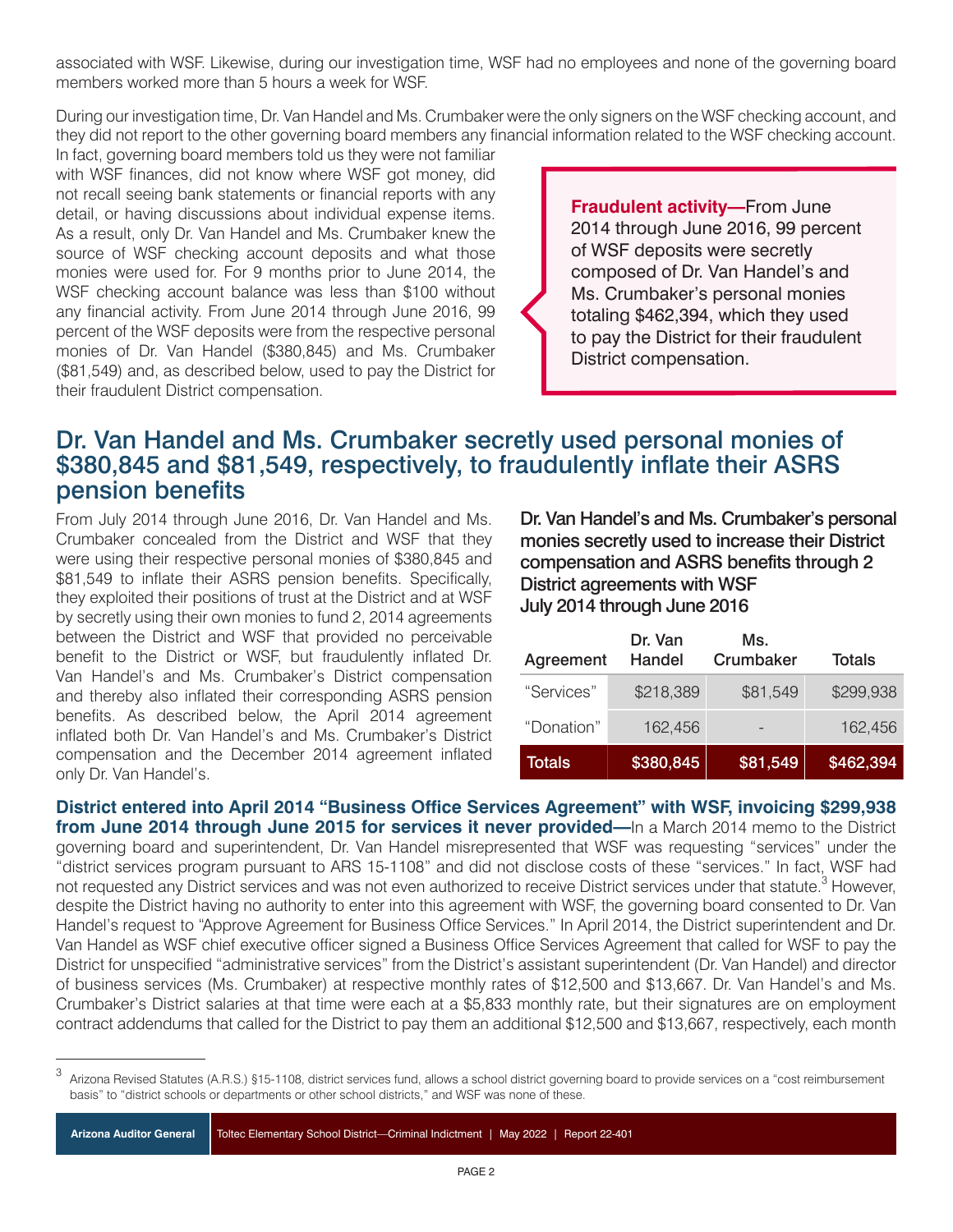that the services agreement "remains in force and effect." They failed to disclose to the District that these addendums would be paid with their own monies funneled through the WSF checking account.

From June 2014 through June 2015, the District issued 16 invoices to WSF totaling \$299,938 that simply said "assistant superintendent" or "director of business services" without any description of "services" purportedly provided to WSF. Dr. Van Handel and Ms. Crumbaker issued 14 WSF checks to the District totaling \$299,938, secretly composed of \$218,389 and \$81,549 of their respective personal monies.

In December 2014, Dr. Van Handel proposed "replacing" this Business Office Services Agreement with a donation agreement to augment his superintendent salary up to the ASRS maximum starting in July 2015.<sup>4</sup> Noticeably, his proposition that WSF receiving \$26,167 of monthly services could be replaced by WSF receiving nothing shows the "services" agreement's true purpose was not to provide and receive services, but to increase his and Ms. Crumbaker's District compensation. Likewise, neither the District nor WSF provided us with documentation to support that WSF received services from the District.

**District entered into December 2014 "District Donation Agreement" with WSF, invoicing \$162,456 from July 2015 through June 2016—**In an April 2013 email to District legal counsel, Dr. Van Handel misrepresented that "third party" funds would be used to "augment a public salary for the Arizona State Retirement System," when instead, it would be his personal monies augmenting his salary. Dr. Van Handel perpetuated this fallacy the following month when he misrepresented in another email to District legal counsel that "the" District employment contract would be "augmented by an endowment from World School Foundation" even though it would be his personal monies augmenting his employment contract. Likewise, in a December 2014 memo to the District governing board, Dr. Van Handel did not disclose a dollar amount or that his personal monies would be used, but requested they approve "accepting the salary augmentation from the World School Foundation, Inc.," which they did. Subsequently, Dr. Van Handel's \$8,333 per month superintendent contract for fiscal years 2016 through 2018 fraudulently represented that his "salary may be augmented by third party donation up to the Arizona State Retirement System…Maximum Annual Compensation" and referenced a "District Donation Agreement between the District and World School Foundation Inc." calling for the District to pay him an additional "\$11,365.00/month during each month that the Donation Agreement remains in force and effect."<sup>5</sup>

From July 2015 through June 2016, the District issued 12 invoices to WSF totaling \$162,456 for "superintendent comp donation." Dr. Van Handel issued 12 WSF checks to the District totaling \$162,456, secretly composed of Dr. Van Handel's personal monies.

#### **Dr. Van Handel and Ms. Crumbaker secretly used their own monies to fund the agreements, fraudulently increasing their District compensation and corresponding ASRS pension benefits—**

Using amounts from worksheets Dr. Van Handel prepared and provided to District staff, and with Ms. Crumbaker's oversight, District staff advanced the additional compensation described in the 2 agreements to Dr. Van Handel and Ms. Crumbaker through District payroll and issued invoices to WSF for reimbursement.<sup>6</sup> Then, without the knowledge of WSF or the District, Dr. Van Handel and Ms. Crumbaker used their respective personal monies deposited in the WSF checking account to pay those invoices by issuing WSF checks to the District. Lastly, Ms. Crumbaker ensured the WSF checks were eventually deposited in a District bank account, thus concealing that her and Dr. Van Handel's personal monies were used to fraudulently increase their District compensation and corresponding ASRS pension benefits.

**Arizona Auditor General** Toltec Elementary School District—Criminal Indictment | May 2022 | Report 22-401

<sup>4</sup> A.R.S. §38-746 and Internal Revenue Code section 401(a)(17) limit the amount of annual compensation for which retirement contributions can be paid. The maximum annual compensation for fiscal years 2015 and 2016 was \$260,000 and \$265,000, respectively.

<sup>5</sup> As described in footnote 1, Dr. Van Handel's fiscal years 2016 through 2018 superintendent contract and associated addenda may be invalid. Additionally, neither the District nor WSF provided us with this "District Donation Agreement," and we could not find any evidence that it existed.

Although the agreement called for the Director of Business position to be paid \$13,667 monthly, the worksheet Dr. Van Handel prepared called for \$13,677 monthly, a \$10 difference. Consequently, Ms. Crumbaker was paid at the higher rate.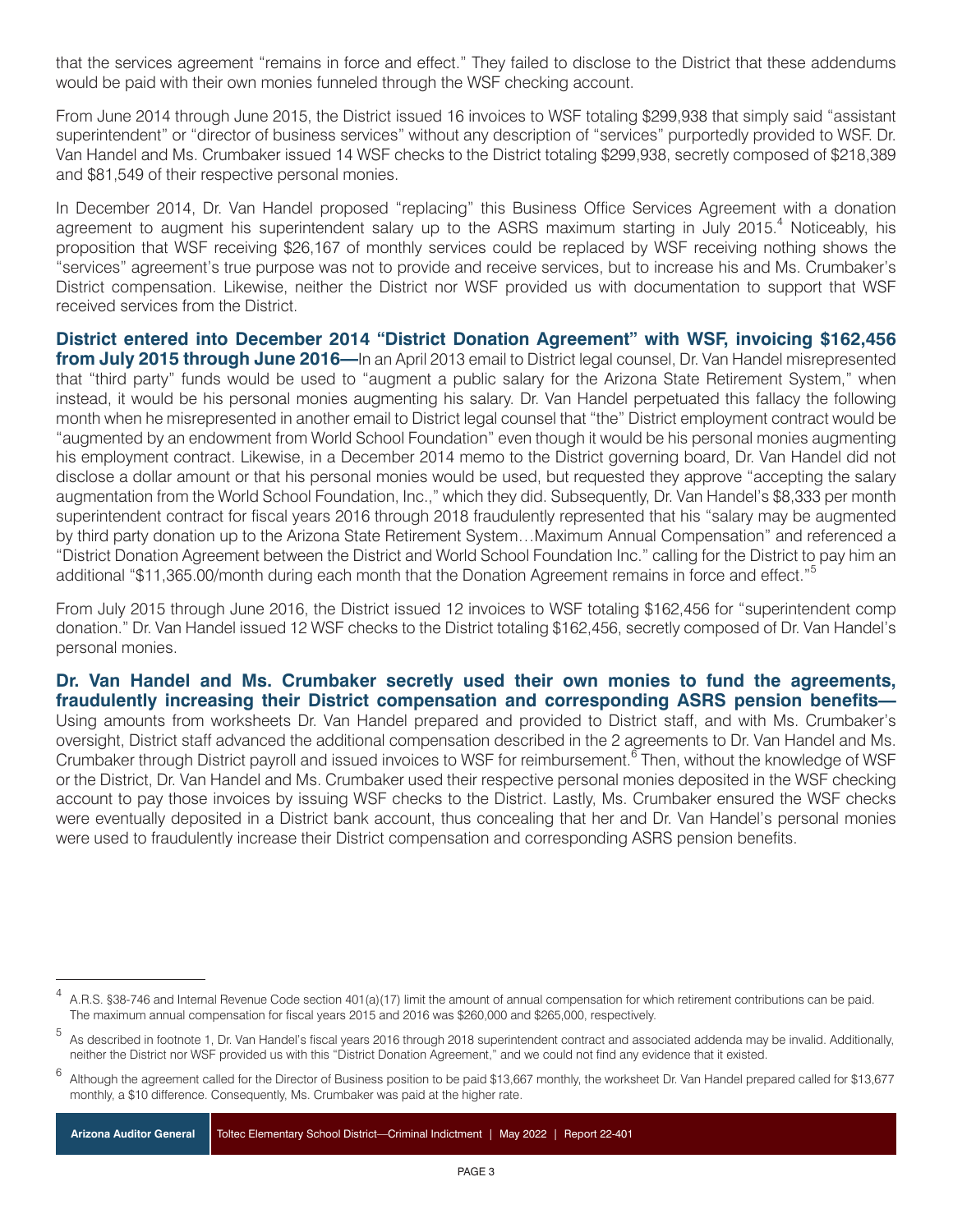Dr. Van Handel's and Ms. Crumbaker's scheme to fraudulently increase their District compensation and corresponding ASRS pension benefits



### Dr. Van Handel's and Ms. Crumbaker's actions resulted in liabilities against the District and WSF totaling about \$1.5 million

In May 2019, the ASRS issued a \$922,630 "Notice of Liability" to the District for "actuarially-determined unfunded liability" due to a total increase in compensation of 30 percent or more given to a member in any 1 or more years before termination. The ASRS further clarified "Jeff Van Handel received a 216.35% increase in compensation resulting in an increase to their monthly benefit amount." Additionally, WSF reportedly owes Dr. Van Handel and Ms. Crumbaker a total approximating \$600,000. Dr. Van Handel represented to us that he sold about \$500,000 of "receivables" to WSF, and when WSF "begins to produce money," those "receivables" will be paid back to him. Likewise, Ms. Crumbaker represented to us that she has paid WSF about \$100,000 and "once there's money in that, in the World School Foundation, I'll be paid back."

### Dr. Van Handel may have engaged in conflicts of interest when he received \$319,532 because of agreements he participated in and benefited from

Although Dr. Van Handel disclosed in District records that he had a substantial interest in WSF, he failed to refrain from participating with both 2014 agreements between the District and WSF described above. In fact, he was the primary, if not the only, communicator on behalf of the District as well as on behalf of WSF regarding both agreements. He was also the primary benefactor of these agreements, receiving \$319,532 from July 2014 through June 2016, net of District employerrelated expenses. Dr. Van Handel's participation with these 2 agreements is summarized below.

- **•** As described on page 3, in April and May 2013 emails to District legal counsel, Dr. Van Handel asked about augmenting a public salary for the ASRS without stating his own salary would be augmented and falsely representing "third party" funds would be used. Within the May 2013 email, Dr. Van Handel also provided an additional paragraph to the employment contract for "an endowment from the World School Foundation, Inc.," and asked District legal counsel if the language was satisfactory.
- **•** In a March 2014 memo to the District governing board and superintendent, Dr. Van Handel requested that the Board approve the Business Office Services Agreement with WSF. Dr. Van Handel also prepared and provided to

**Arizona Auditor General** Toltec Elementary School District—Criminal Indictment | May 2022 | Report 22-401

<sup>&</sup>lt;sup>7</sup> Per A.R.S. §38-749(C), if ASRS determines that an employer has implemented a termination incentive program that results in an actuarial unfunded liability to ASRS, ASRS shall assess the cost of the unfunded liability to that employer.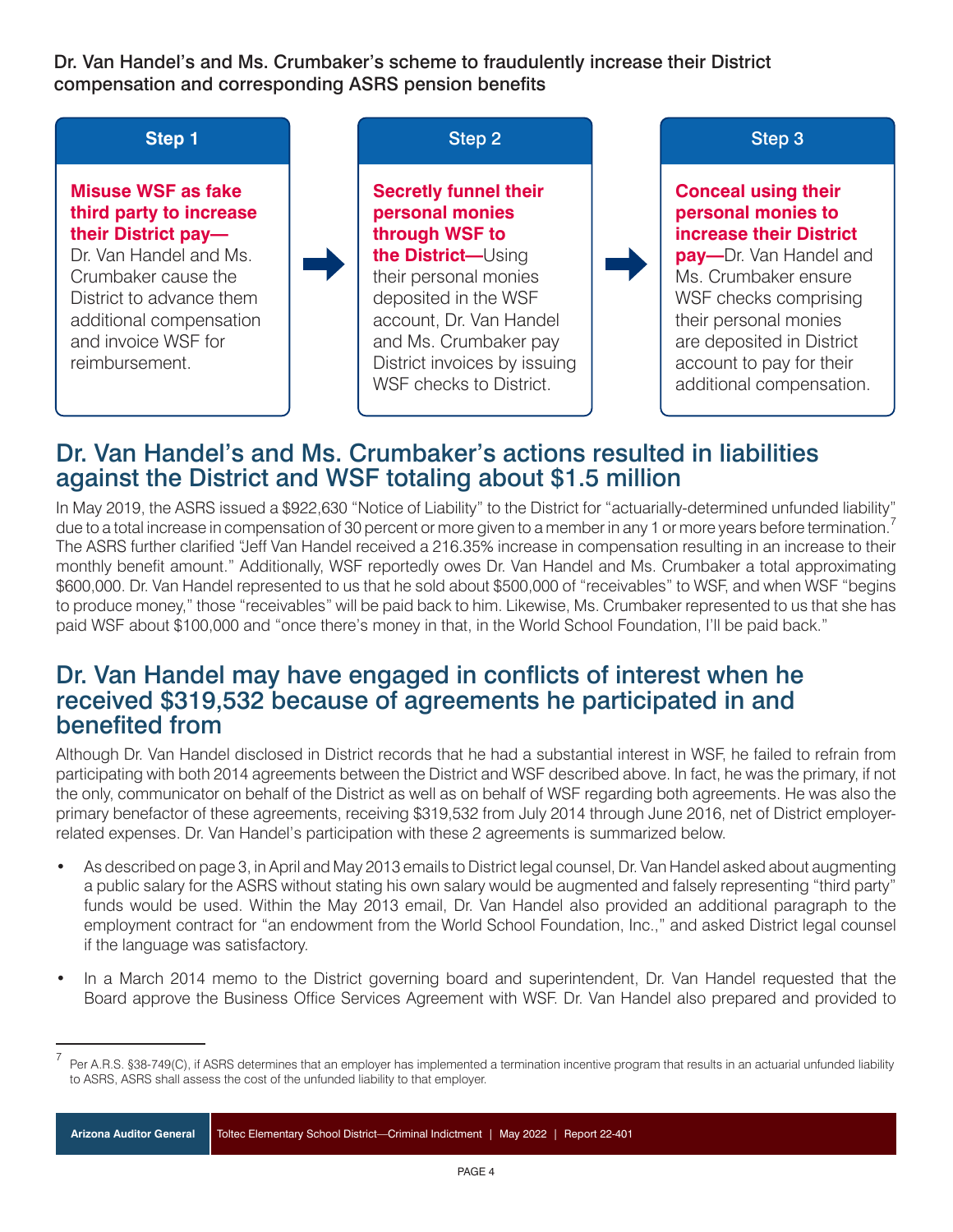District staff a "World School Foundation Agreement for Business Services PO" worksheet to be used for his and Ms. Crumbaker's additional payroll amounts and for District invoices issued to WSF, starting in June 2014.

**•** In a December 2014 memo to the District governing board and superintendent, Dr. Van Handel requested the Board approve accepting the salary augmentation (District Donation Agreement) from WSF. Dr. Van Handel also prepared and provided to District staff an untitled worksheet to be used for his additional payroll amounts and for District invoices issued to WSF, starting in July 2015.

### Dr. Van Handel and Ms. Crumbaker may have received unlawful loans of public monies totaling \$253,983

From July 2014 through June 2016, Dr. Van Handel and Ms. Crumbaker caused the District to advance them public monies through payroll on 60 occasions under the auspices of these 2 agreements, even though they knew, or should have known, their respective personal monies that they funneled through WSF's checking account were not deposited in a District bank account in a timely manner. Therefore, agreement monies were not available at the time the District paid them their salary, which included the additional compensation. Specifically, of the 28 invoices totaling \$462,394 the District issued to WSF, 13 WSF check payments totaling \$253,983 issued by Dr. Van Handel and Ms. Crumbaker were deposited in a District bank account between 33 and 234 days late. This delay may have resulted in the District unlawfully loaning public monies to Dr. Van Handel and Ms. Crumbaker during this period.

### Dr. Van Handel and Ms. Crumbaker may have misappropriated District monies totaling \$26,618

Dr. Van Handel and Ms. Crumbaker failed to reimburse the District \$26,618 of District monies they were advanced under the auspices of these 2 agreements. Specifically, from July 2014 through June 2016, Districts costs, including employerrelated expenses, under these 2 agreements totaled \$489,012, but Dr. Van Handel and Ms. Crumbaker reimbursed the District only \$462,394. The difference of \$26,618 stems from their failure to issue a District invoice to WSF for Ms. Crumbaker's last month of payroll advances under the Business Office Services Agreement and Dr. Van Handel's failure to correctly calculate "benefit" (aka employer-related) expenses, in both worksheets described on pages 4 and 5 that he prepared, and District staff used for invoicing WSF.

## District officials should take action to help prevent similar occurrences

Public officials with oversight authority have a responsibility to properly manage the administration of money and property entrusted to them and must ensure that sufficient internal controls are designed and implemented to protect those assets. Nevertheless, a system of internal controls will not succeed when those in a position to oversee operations are perpetrating unlawful behavior and concealing their misconduct. In this instance, Dr. Van Handel and Ms. Crumbaker appear to have abused their positions of trust at the District and at WSF to personally benefit from agreements between the District and WSF that provided no perceivable benefit to either the District or WSF.

#### **Recommendations**

District officials reported that they have implemented certain internal control improvements over payroll procedures such as now requiring governing board approval on personnel action request forms that disclose dollar amounts for employees changing positions to greater or lesser pay, and any employee providing District services to an authorized entity must now be paid as an independent contractor and not through District payroll. However, District officials, including governing board members, can take additional actions to improve internal controls over public monies and help deter and detect fraud. Specifically, District officials should:

**•** Attend training to educate themselves about District-related statutory requirements and ensure District agreements meet statutory requirements and provide District value.